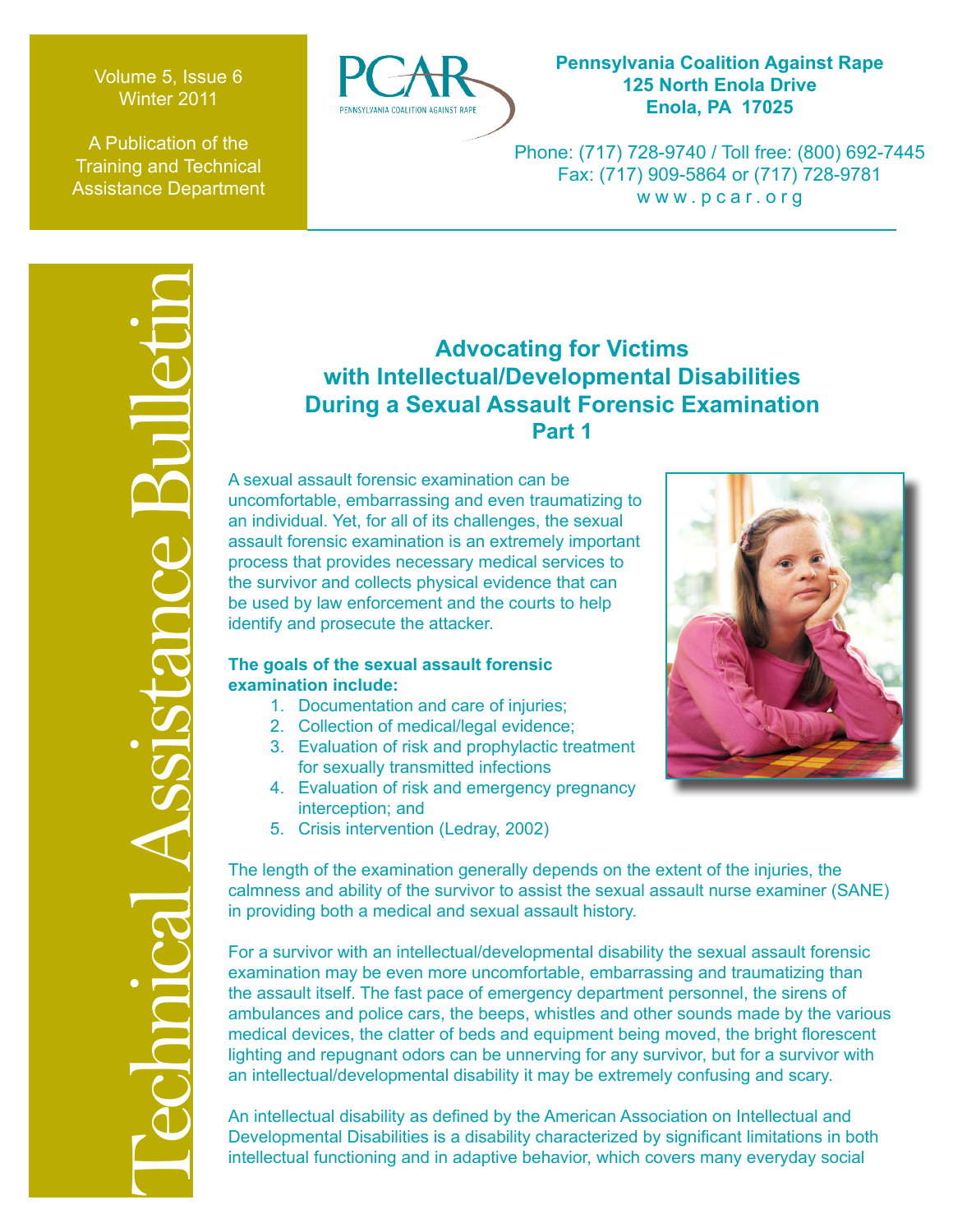and practical skills. An intellectual disability originates before the age of 18.

## **The Federal definition of a developmental disability refers to a severe, chronic disability of an individual five years or older that:**

- 1. Is attributable to a mental or physical impairment or combination;
- 2. Is manifested before the age of 22;
- 3. Is likely to continue indefinitely, and
- 4. Results in substantial functional limitations in three or more major life activity.

Due to the trauma of the sexual assault, the fast pace of the emergency department, the noise, smells and bright lights, a survivor with an intellectual/developmental disability may have difficulty focusing on the questions being asked, understanding and processing the questions, and expressing themselves. In addition, if the survivor is a woman, regardless of her age, this might be her first speculum insertion.

#### **Techniques for Communicating**

The following tips are useful when supporting survivors during the sexual assault forensic examination, especially survivors with intellectual/developmental disabilities. Here are some helpful tips and strategies:

- Speak directly to the person, regardless of who accompanies the survivor. A survivor with an intellectual/developmental disability may be accompanied by a personal assistant, family member or staff from a residential program.
- Identify yourself. For example: "Hi, my name is Jane. I'm here to support you through this physical examination. That means, my job is to help you and other people who

**Due to the trauma of the sexual assault, the fast pace of the emergency department, the noise, smells and bright lights, a survivor with an intellectual/developmental disability may have difficulty focusing on the questions being asked, understanding and processing the questions, and expressing themselves.**

have been hurt. I'll stay with you as long as you want. I'll tell you what the nurse or doctor are going to and why. I'm here for you." You can provide information about your agency and the other services the agency provides at the end of the forensic examination. Information that is not immediately relevant to the survivor may be confusing.

- Assume that the survivor can make their own decisions. Often staff or even family members will attempt to make decisions for the survivor, thinking they are making decisions in the best interest of the survivor. A survivor with an intellectual/developmental disability should be empowered to make their own decision, and those decisions should be respected.
- Don't make promises that you cannot keep regarding what law enforcement or the prosecutor will do or will not do.
- Stay with the survivor and speak in clear, short sentences, but do not slow your speech. Slowing your speech can make it more confusing for the survivor.